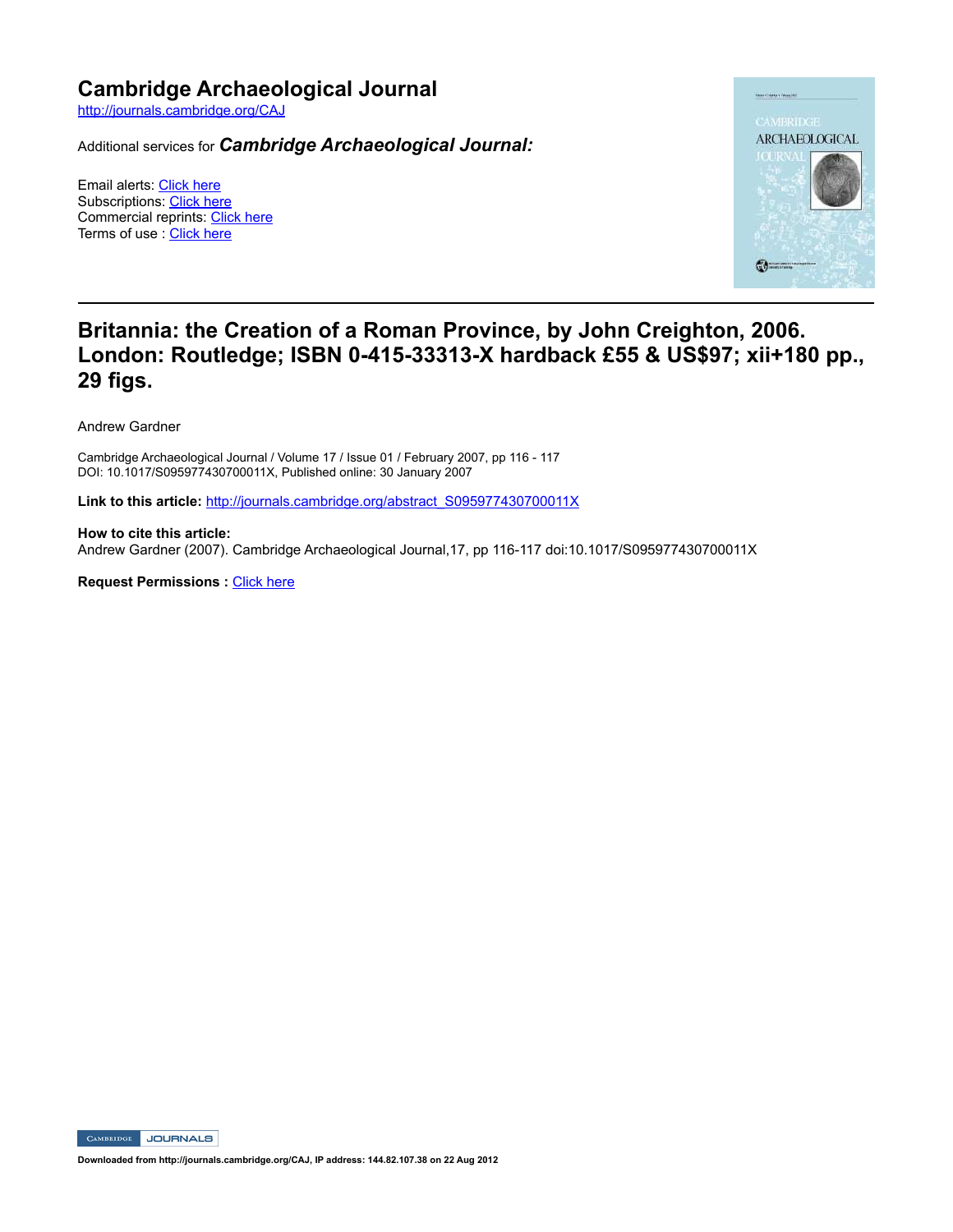*Britannia: the Creation of a Roman Province*, by John Creighton, 2006. London: Routledge; ISBN 0-415- 33313-X hardback £55 & US\$97; xii+180 pp., 29 figs.

## Andrew Gardner

The narrative of the Roman conquest of Britain is, in the popular consciousness, relatively unproblematic. Caesar came and saw, while Claudius conquered. In the volume which was the standard work on Roman Britain for a generation, Sheppard Frere's *Britannia* (1987), the gaps in the story of this period were merely matters of detail. John Creighton's new book, named in explicit homage to Frere's, challenges this established story in a number of fundamental ways. It succeeds quite brilliantly in providing a thoughtprovoking and refreshing picture of social continuity and change across the late Iron Age and early Roman periods, elegantly combining detailed case studies with theoretical discussion. To be sure, recent debates over the landing-site of the Claudian invasion have begun to unpick the traditional account. Nonetheless, Creighton's book goes well beyond these to question our whole framework for understanding the relationships between the societies of Britain — especially their rulers — and Rome, and the impact these had on urban development in the province. It succeeds in its central aim of putting the major military landings of  $AD$  43 into a much broader context of imperialism involving both Roman and indigenous actors.

The book comprises seven chapters, framed by an Introduction and Conclusion. In charting the shifting power relations either side of the Claudian invasion date of  $AD$  43, two major themes are pursued. These are the role of 'friendly kings' in the transition to Roman rule, and the diverse origins of the early Roman towns in Britain. The Introduction primarily focuses on previous scholarship concerning this period, and succinctly deals with a number of quite long-term trends, extending back into the Middle Ages. Chapters One to Three then address different aspects of client kingship, using comparative material from other parts of the Roman world to illuminate evidence from Britain, where this phenomenon seems to have been established between the times of Caesar and Claudius, particularly in the south and east. The ways in which client dynasties interacted with Rome, and the manifestations of this interaction in material symbols and military support are discussed, and some exciting interpretations put forward. The idea that kings who were supported or even implanted by

*CAJ* 17:1, 116–17 © 2007 McDonald Institute for Archaeological Research doi:10.1017/S095977430700011X Printed in the United Kingdom.